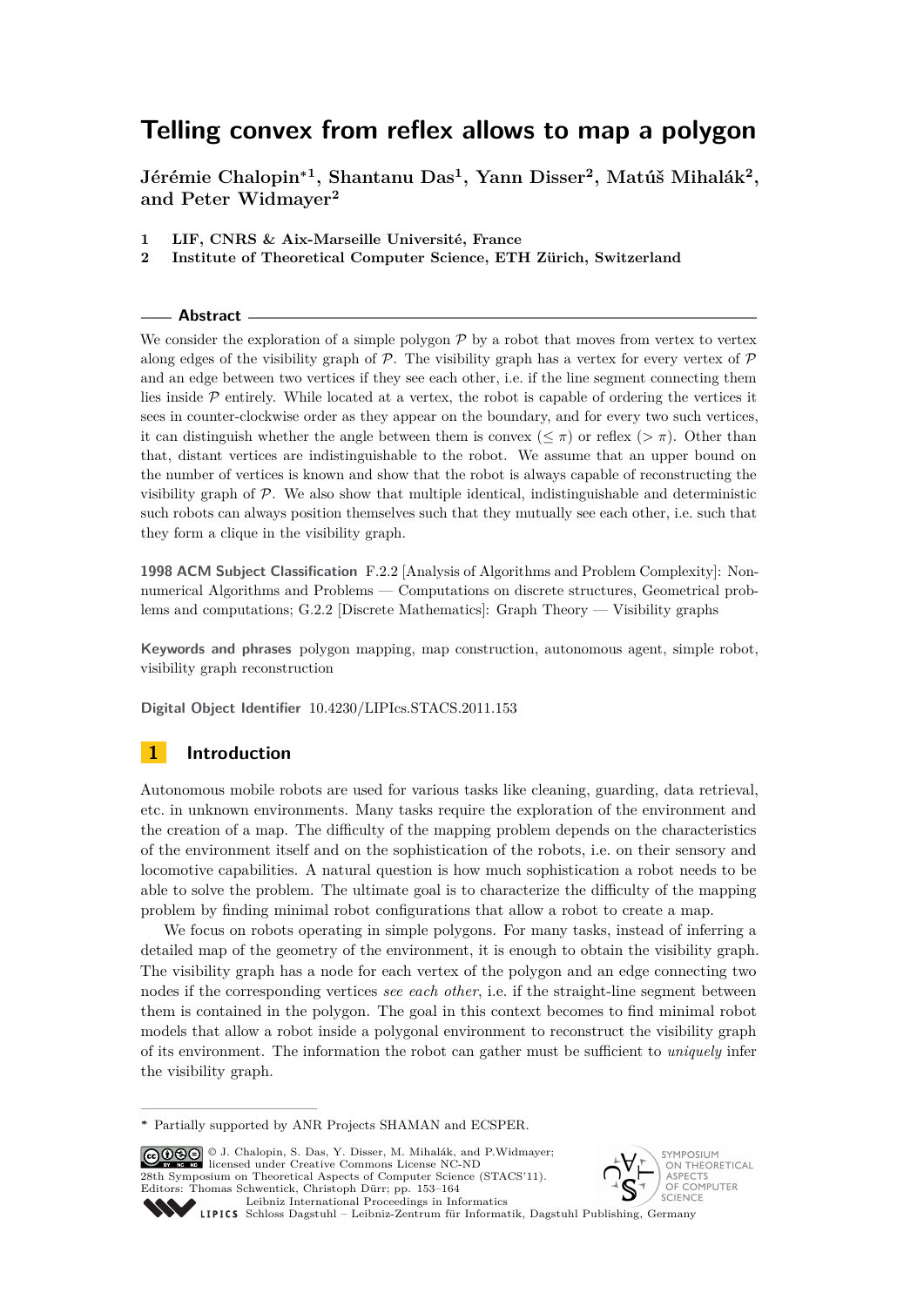A variety of minimalistic robot models have been studied, focusing on different types of environments and objectives [\[1,](#page-11-1) [5,](#page-11-2) [8,](#page-11-3) [10,](#page-11-4) [14\]](#page-11-5). The model considered here originates from [\[12\]](#page-11-6). Roughly speaking, our robot is allowed to move along edges of the visibility graph. While at a vertex, the robot sees the vertices visible to its current location in counter-clockwise (ccw) order starting with its ccw neighbor along the boundary. Apart from this ordering the vertices are indistinguishable to the robot. In each move the robot may select one of them and move to it. The robot has no way of *looking back*, i.e. it has no immediate way of knowing which vertex it came from among the vertices it sees now. However, the robot is assumed to be aware of is an upper bound  $\bar{n}$  on the number of vertices  $n$ .

Unless extended with additional capabilities, a robot as defined above cannot reconstruct the visibility graph of a polygon when restricted to moving along the boundary only [\[3\]](#page-11-7). If we allow the robot to measure the angles between pairs of visible vertices in addition to ordering them, moving along the boundary is sufficient to reconstruct the visibility graph however [\[9\]](#page-11-8). As soon as a robot starts moving across the polygon (as opposed to along the boundary), the lack of the ability to look back makes it difficult for the robot to relate the information it collected so far to subsequent observations. It thus makes sense to consider *look-back robots* which have the ability to look back and identify the vertex they came from in their last move. This ability empowers a look-back robot to retrace all of its movements. If we add the ability to distinguish convex  $(\leq \pi)$  and reflex  $(>\pi)$  angles, it was shown that a look-back robot can reconstruct the visibility graph [\[3\]](#page-11-7). Later, it was shown that a look-back robot in fact does not even need to distinguish convex and reflex angles [\[6\]](#page-11-9). In the same paper, it was also shown that look-back robots can solve the weak-rendezvous problem in which multiple identical, indistinguishable and deterministic robots need to position themselves such that they mutually see each other. In the following we show that a robot can reconstruct the visibility graph even without looking back, as long as it can distinguish convex and reflex angles. Along the way, we show that such robots can also solve the weak-rendezvous problem.

In the robot model we use, robots move along edges of the visibility graph and can locally access some information about the edges. We can model this in the context of general robotic exploration of edge-labeled graphs, where the edge-labeling is usually restricted to be locally bijective at every vertex (i.e. no two edges incident to the same vertex have the same label). In this more general context, robots are aware of the degree of the vertex they are located at as well as of the labels of the edges incident to it. In every step, the robot selects an edge and move to its other end. It is known that labeled graphs can appear mutually indistinguishable to a robot, i.e. the reconstruction problem is not always solvable [\[2,](#page-11-10) [4\]](#page-11-11). The rendezvous problem is generally not solvable either [\[7,](#page-11-12) [13\]](#page-11-13). We will see later, that polygon exploration can be transformed to the exploration of a particular class of directed, arc-labeled graphs, where both the reconstruction problem as well as the weak-rendezvous problem are solvable.

As it is impossible to reconstruct general graphs, it is natural to ask how much information a robot can obtain about a graph. This information is encoded in the unique *minimum base graph* of a graph *G* – the smallest graph among all graphs indistinguishable from *G* by a robot [\[4\]](#page-11-11). In general, the mapping from a graph to its minimum base graph is not one-to-one in the sense that there are graphs which share the same minimum base graph. Our question whether a robot with certain capabilities can reconstruct the visibility graph of a polygon can be translated to whether the mapping is one-to-one for the class of visibility graphs with an appropriate labeling. We show that if the labeling locally encodes the convexity information about every angle at a vertex, this mapping becomes one-to-one. In other words, visibility graphs can be reconstructed from their minimum base graph if a bound  $\bar{n}$  on the total number of vertices and the type of every angle (convex or reflex) are known.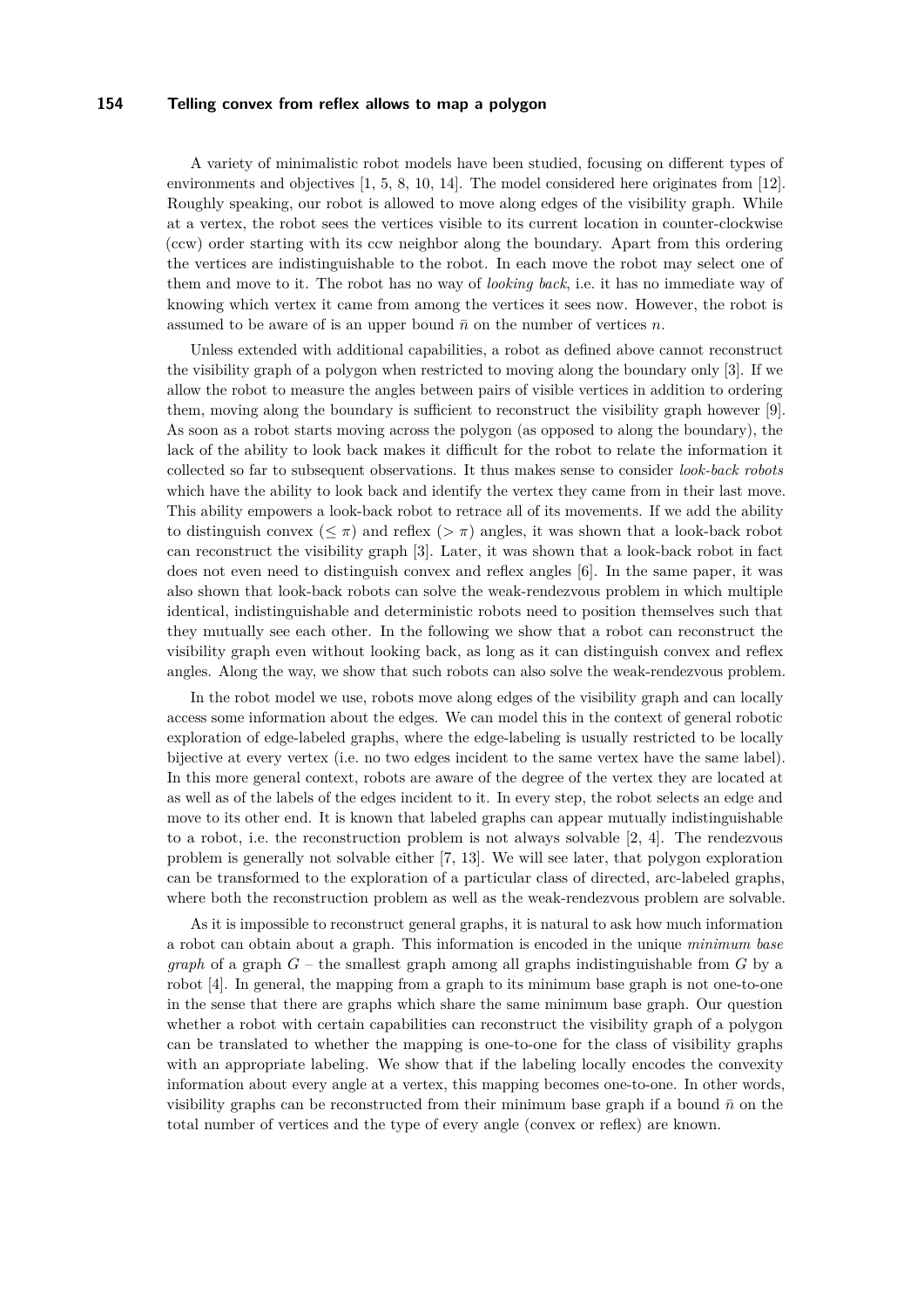# <span id="page-2-0"></span>**2 The visibility graph reconstruction problem**

We consider the exploration of a (simple) polygon  $\mathcal P$  by a robot that moves from vertex to vertex along straight lines in  $P$ . Two vertices  $u, v$  that can be connected with a straight line inside P are said to *see each other*. We define the visibility graph  $G_{\text{vis}} = (V, E)$  of P to be a directed graph, where  $V$  is the set of vertices of  $P$  and there is an arc from  $u$  to  $v$  (and vice versa) if *u* and *v* see each other. Whenever convenient we identify  $G_{\text{vis}}$  with its canonical straight-line embedding in the polygon. For example, we speak of angles between arcs of *G*vis meaning the angles between the corresponding line segments of its straight-line embedding.

Depending on the additional capabilities we equip a robot with, it might or might not be able to perform certain tasks. We focus on the *visibility graph reconstruction problem* in which the robot has to uniquely infer  $G_{\text{vis}}$ . Here and throughout this paper we consider isomorphic graphs to be the "same" graph, as we cannot hope to distinguish graphs further. We also consider the *weak-rendezvous problem* in which multiple identical and deterministic robots need to position themselves on vertices of the polygon that mutually see each other.

Before defining a specific robot model we introduce some formalism for *G*vis. We fix a vertex  $v_0$  and denote the vertices of  $\mathcal P$  in ccw order along the boundary by  $v_0, v_1, \ldots, v_{n-1}$ . Note that  $v_0, v_1, \ldots, v_{n-1}, v_0$  is a Hamiltonian cycle in  $G_{\text{vis}}$ . By chain $(v_l, v_r)$  we denote the sequence  $(v_l, v_{l+1}, \ldots, v_r)$  and by chain<sub>*v*</sub> $(v_l, v_r)$  we denote the subsequence of chain $(v_l, v_r)$ containing only the vertices visible to *v*. Here and throughout this paper all indices are understood modulo *n*. Let  $v_i \in V$  and  $(u_1, \ldots, u_{d_i}) := \text{chain}_{v_i}(v_{i+1}, v_{i-1})$  be the vertices visible to  $v_i$ . We say  $d_i$  is the degree of  $v_i$  and define  $\text{vis}_{v_i}(x) := \text{vis}_{v_i}(-(d_i+1-x)) := u_x$ to be the *x*-th vertex visible to  $v_i$  in ccw order or equivalently the  $(d_i + 1 - x)$ -th vertex visible to  $v_i$  in clockwise (cw) order for  $1 \leq x \leq d_i$ . Conversely, we set  $O_{v_i}(u_x) := x$  or interchangeably  $O_{v_i}(u_x) = -(d_i + 1 - x)$  for  $1 \leq x \leq d_i$ . For  $1 \leq x < y \leq d_i$  we write  $A_{v_i}(x, y) = A_{v_i}(y, x)$  to denote the ccw angle between the arcs  $(v_i, u_x)$  and  $(v_i, u_y)$  in that order. Furthermore, we define the *angle type*  $T_{v_i}(\cdot, \cdot)$  as follows:  $T_{v_i}(x, y) = T_{v_i}(y, x) = 1$  if  $A_{v_i}(x, y) > \pi$  and  $T_{v_i}(x, y) = 0$  otherwise. For convenience we set  $T_{v_i}(x, x) = 0$ . A vertex  $v_i$ is called reflex if  $T_{v_i}(1, d_i) = 1$  and convex otherwise.

The exploration of  $G_{vis}$  can be reduced to the general problem of exploring a strongly connected, directed and arc-labeled graph *G* (from now on we use the word "graph" to refer to such graphs). We write  $\lambda(e)$  to denote the label of an arc *e*. A robot exploring a graph is assumed to be aware of the labels of all the outgoing arcs at its location. In every move, the robot may choose one of those arcs and follow it to its target. In the following we distinguish between (directed) paths that visit every vertex at most once and (directed) walks that do not have this restriction. Every walk  $p$  in the graph uniquely induces a label-sequence  $\lambda(p)$ . Conversely, any label-sequence  $\Lambda$  induces a set of walks  $\Lambda(G)$  such that  $\lambda(p) = \Lambda$  for all  $p \in \Lambda(G)$ . By  $\Lambda(v)$  we denote the set of walks in  $\Lambda(G)$  that start at *v*. If no two outgoing arcs of the same vertex share a label, we say the graph has a *local orientation* or is *locally oriented*. Then, for every label-sequence  $\Lambda$  and vertex *v* we have  $\Lambda(v) = \emptyset$  or  $|\Lambda(v)| = 1$ ; in the latter case we write  $\Lambda(v)$  to denote this unique walk.

We can now introduce our robot model in detail. As described above, we allow a robot to move along arcs of the visibility graph. In addition, while situated at a vertex *v* of degree *d*, the robot can order all outgoing arcs in ccw order starting with the arc to its ccw neighbor along the boundary, and is aware of  $T_v(x, y)$  for all  $1 \le x, y \le d$ . We assume the robot to be aware of an upper bound  $\bar{n} \geq n$  on the total number of vertices *n*. From now on, when we talk about a robot in a polygon, we refer to the robot model described above.

The exploration of  $P$  by a robot is in fact equivalent to the exploration of an arc-labeled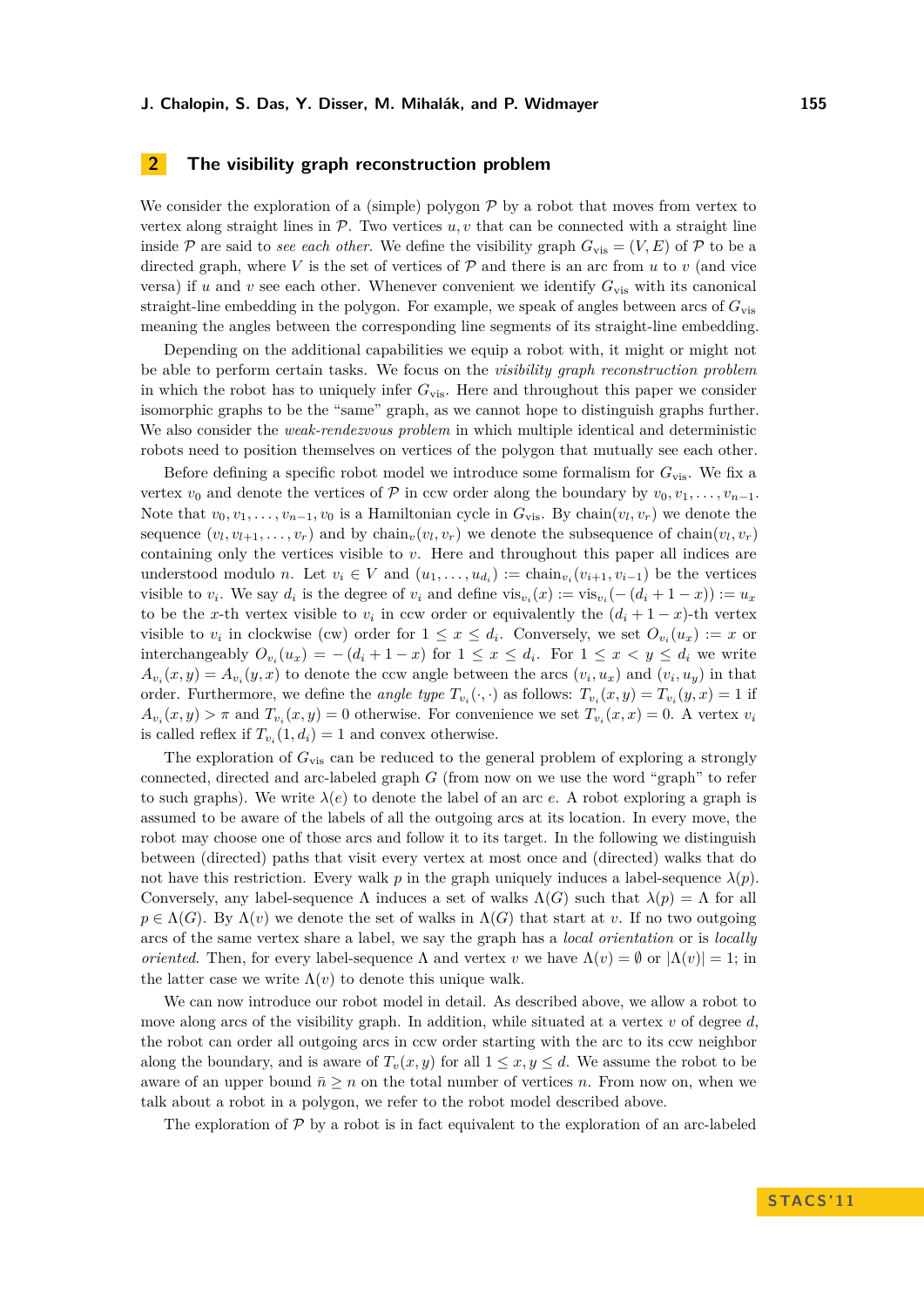version of *G*vis, with an appropriate labeling that encodes the information available to the robot. For every vertex of the polygon we need to encode the local orientation and the angle type information into a labeling of the outgoing arcs at the corresponding vertex in *G*vis. We introduce a labeling in which each label is a sequence of integers. Let *u* be a vertex of the visibility graph with degree *d* and  $(u, v)$  be an outgoing arc of *u*. We label  $(u, v)$  with the label  $(x_0, x_1, \ldots, x_d)$ , where  $x_0 := O_u(v)$  and  $x_i := T_u(x_0, i)$ . Note that by the definition of  $O_u$  our labeling is a local orientation. Further note that the arcs  $(u, v)$  and  $(v, u)$  can be labeled differently. It is immediate to check that a robot exploring  $G_{\text{vis}}$  encounters the exact same information as a robot inside the polygon (that is aware of  $T_v$ ) if both start at the same vertex. It is thus sufficient to show that the labeled graph  $G_{vis}$  can be reconstructed in the framework of exploring general graphs in order to show that a robot can indeed solve the visibility graph reconstruction problem.

### **3 Overview of the algorithm**

The visibility graph reconstruction algorithm that we design in this paper combines several old and new graph-theoretical and geometrical properties of visibility graphs as well as techniques developed in earlier studies. Rather than formally introducing all relevant concepts right away, this section aims to give an intuitive overview of the algorithm. We informally describe the underlying techniques and defer their formal discussion to later sections. Note that we are primarily interested in showing that a robot is at all capable of uniquely reconstructing the visibility graph of any simple polygon. The algorithm we provide as a proof does not need to be particularly efficient as long as it is guaranteed to terminate in finite time. An algorithm that solves the weak-rendezvous problem is obtained as a byproduct.

In Section [2](#page-2-0) we argued that the exploration of  $\mathcal P$  by a robot is equivalent to the exploration of *G*vis in the context of general graph exploration. In general and without any prior knowledge of the graph, there can be infinitely many graphs that are compatible with the observations of the robot no matter how far it moves, i.e. all these graphs are indistinguishable to the robot. However, it is known [\[4\]](#page-11-11) that for every graph *G*, there is always a unique *minimum base graph*  $G^*$  that is indistinguishable from  $G$  and has minimum size. Using the fact that  $G_{\text{vis}}$  is locally oriented and that an upper bound  $\bar{n}$  on *n* is known a priori, we are able to show the following result.

# <span id="page-3-0"></span>**Find Theorem 1.** *A robot in*  $P$  *can determine*  $G_{\text{vis}}^*$ .

The main ingredient for this theorem is the observation that given two candidate graphs for  $G^*_{\text{vis}}$ , the robot can eliminate one of them in finite time by following an appropriate sequence of arc labels. It is then sufficient to iterate over pairs of graphs with size at most  $\bar{n}$ , discarding one of the two in every step. Once the robot determined  $G^{\star}_{\text{vis}}$ , it has extracted all the information it can possibly gather by moving around. Subsequent steps of the algorithm can thus operate on  $G^*_{\text{vis}}$  directly without further need of moving at all in  $G_{\text{vis}}$ .

We associate each vertex of  $G_{\text{vis}}$  with a vertex of  $G_{\text{vis}}^*$  such that each vertex of  $G_{\text{vis}}^*$ represents a *class* of vertices of  $G_{\text{vis}}$ . For two vertices  $u, v$  of  $G_{\text{vis}}$  in the same class we have  $\Lambda(u) = \emptyset \Leftrightarrow \Lambda(v) = \emptyset$  for all label-sequences  $\Lambda$ . Furthermore, the classes with which the vertices are associated repeat periodically along the boundary and in particular all classes have the same size. We define a unique order between the classes and use a procedure similar to the one in [\[6\]](#page-11-9) to show that at least one of them forms a clique in  $G_{vis}$ . The idea is to repeatedly "cut off" *ears* of the polygon, i.e. vertices whose neighbors on the boundary see each other. Cutting off such an ear yields a subpolygon of  $P$  and we can repeat the process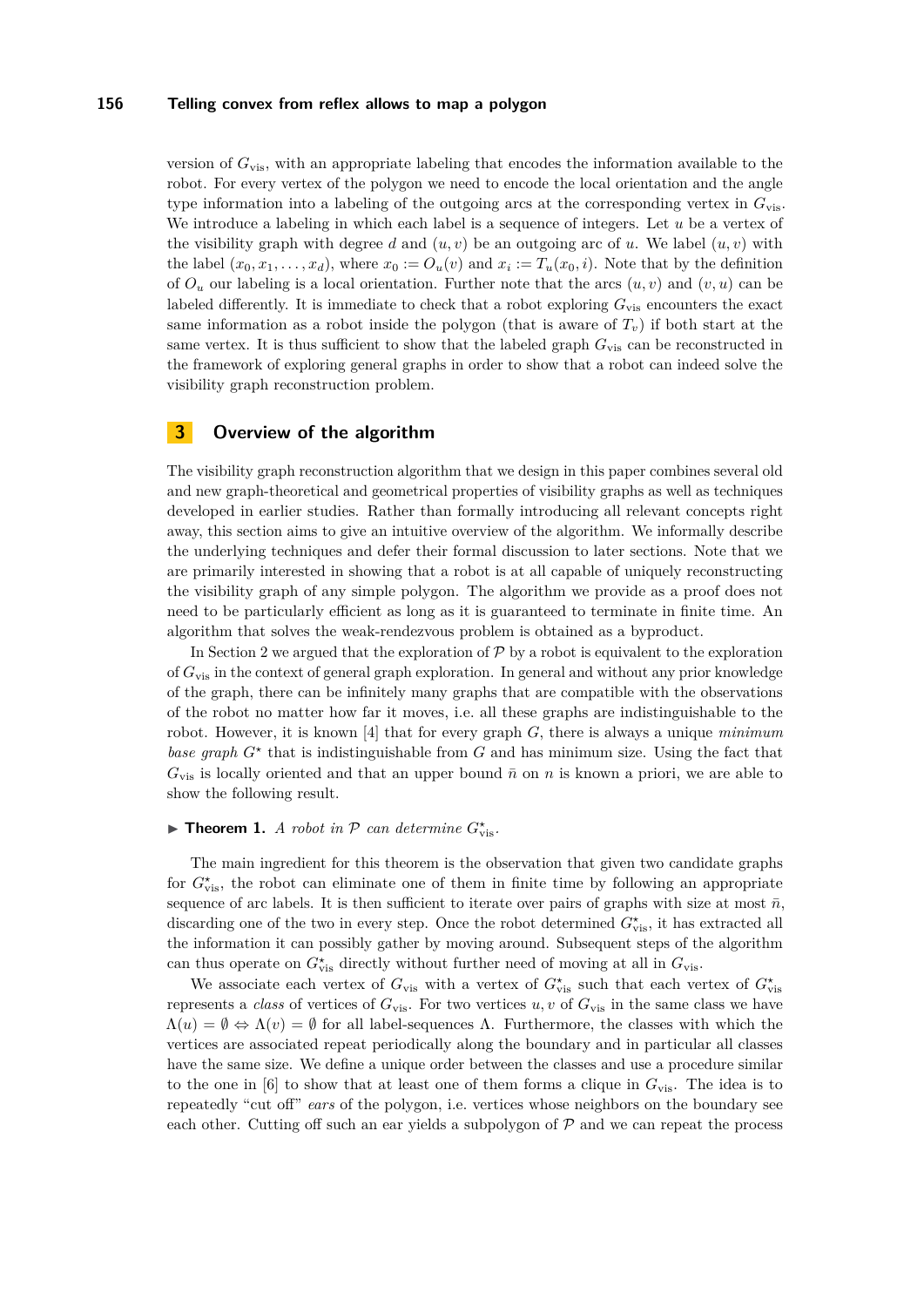<span id="page-4-0"></span>

**Figure 1** Left: cutting away a class of vertices (ears) from  $P$  to obtain  $P'$ . Middle: visibility graph  $G_{\text{vis}}$  of  $P$ . Right: minimum base graph  $G_{\text{vis}}^{\star}$  of  $G_{\text{vis}}$ . Dashed edges are in  $P$  but not in  $P'$ .

on the subpolygon. However, the robot cannot operate on  $G_{\text{vis}}$  directly as it only has access to  $G^{\star}_{\text{vis}}$ . The following lemma allows the robot to cut off an entire class of vertices at a time, an operation that can be performed in  $G^{\star}_{\text{vis}}$  simply by deleting the corresponding vertex (and adjusting the arc labels of its neighboring vertices).

#### <span id="page-4-2"></span>**I Lemma 2.** Let *v* be an ear of P. Then every vertex in the same class as *v* is an ear of P.

As every polygon has at least one ear, the robot can thus "cut off" an entire class of  $\mathcal P$  in order to obtain a new and smaller polygon  $\mathcal{P}'$  (cf. Figure [1\)](#page-4-0). By removing the corresponding vertex of  $G^{\star}_{\text{vis}}$  and updating the arc labels, it obtains a graph  $G^{\prime\star}_{\text{vis}}$  that is indistinguishable from the visibility graph of  $\mathcal{P}'$ . If this process is repeated, always selecting the smallest class with respect to the order relation for removal, eventually a situation is reached in which only one (uniquely defined) class  $C^*$  remains. As the corresponding subpolygon must again have at least one ear, by the above lemma the entire class  $C^*$  consists of ears and the corresponding subpolygon thus is convex. A convex subpolygon is a clique in the original visibility graph and we may conclude the following crucial theorem.

# <span id="page-4-1"></span>**Theorem 3.** *There is a uniquely defined class*  $C^*$  *in*  $G_{\text{vis}}$  *whose vertices form a clique.*

While the robot could explicitly execute the procedure described above, finding the class  $C^*$  can be done much more directly. If the number of self-loops of a vertex in  $G^*_{\text{vis}}$  equals the size of the corresponding class minus one, this class is a clique. It is thus enough to inspect all classes in turn. Among all classes that form a clique, the largest class with respect to the order relation must be  $C^*$ . The previous theorem guarantees the existence of such a class. This result also gives a robot the means to infer *n* from  $\bar{n}$ : *n* is equal the size of  $C^*$  times the number of classes in  $G_{\text{vis}}$ . To compute the size of  $C^*$ , the robot can do the following. Consider a vertex  $v$  in  $G_{\text{vis}}^*$  such that the number of self-loops incident to  $v$  is greater or equal than the number of self-loops incident to any other vertex of  $G^*_{\text{vis}}$ . Then, the class *C* corresponding to *v* is a clique and there are exactly  $|C| - 1$  self-loops incident to *v*.

The above yields an algorithm for multiple robots to weakly meet: As  $C^*$  is unique, every robot can determine  $C^*$  and then simply position itself on a vertex of  $C^*$ . We get

#### $\triangleright$  **Theorem 4.** *Any number of robots in*  $\mathcal P$  *can solve the weak-rendezvous problem.*

Starting from the clique  $C^*$ , we show that by sequentially "gluing" ears back to the polygon, a robot can extend the initial clique and reconstruct the entire visibility graph step by step. Every step relies on a recursive counting method that was first introduced in [\[3\]](#page-11-7). In order to know how to glue ears back on, the robot explicitly needs to construct  $C^*$  by repeatedly cutting off ears and remember in which order the classes are cut off in the process.

<span id="page-4-3"></span> $\triangleright$  **Theorem 5.** *A robot in*  $\mathcal P$  *can solve the visibility graph reconstruction problem.*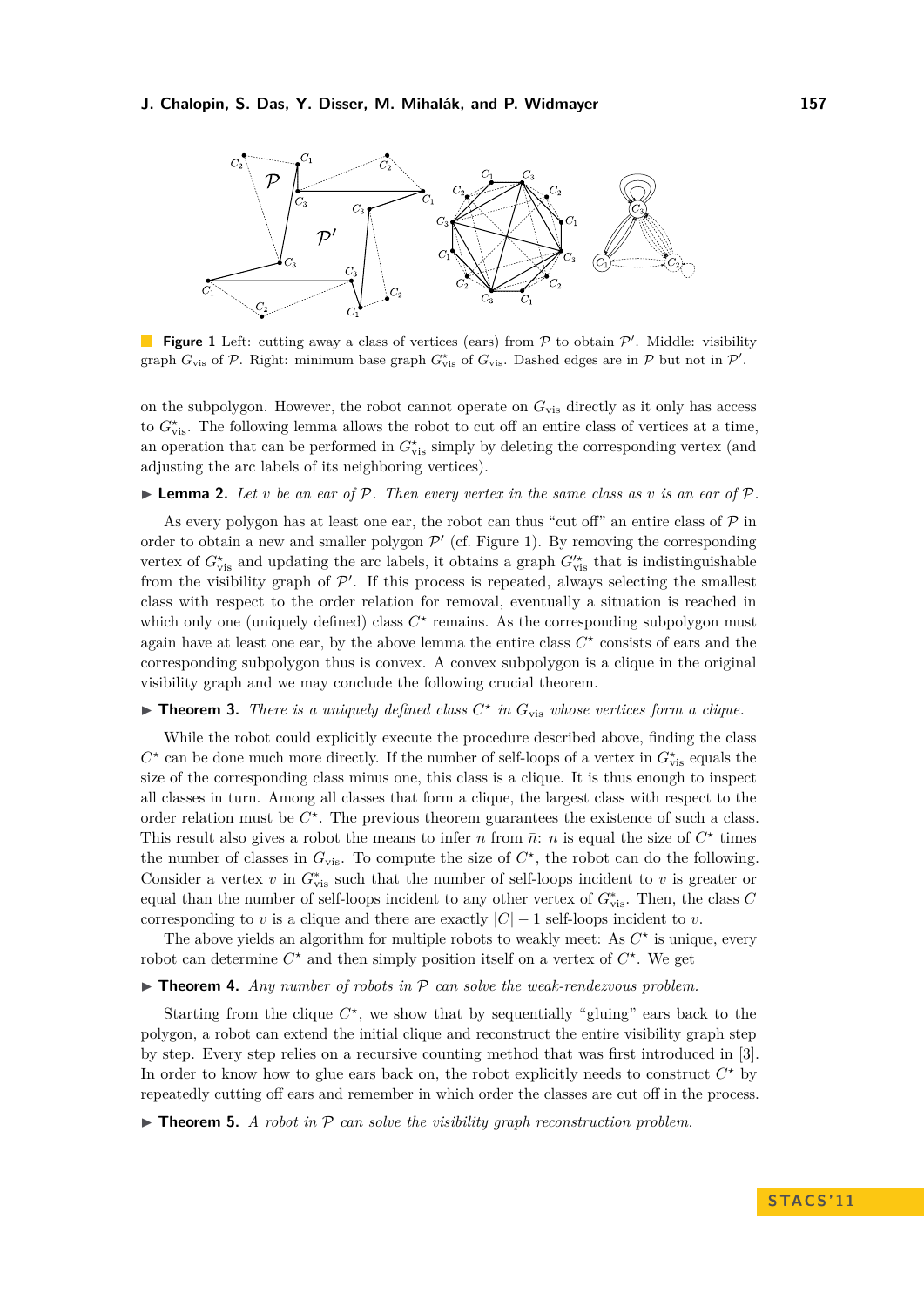# **4 Finding the minimum base graph**  $G^\star_{\text{vis}}$

This section focuses on the problem of exploring a general, locally oriented directed graph  $G = (V, E)$  with a robot. Again, we assume an upper bound  $\bar{n}$  on the number of vertices *n* to be known and we do not impose a limitation on the memory of the robot. We prove a generalization of Theorem [1](#page-3-0) to general, locally oriented graphs.

Before we define the notion of the *minimum base graph*  $G^*$  of  $G$  we need to introduce a few graph-theoretical concepts. First, given an arc *e* from vertex *u* to vertex *v*, we denote by  $s(e)$  the *source of arc e*, i.e. the vertex *u*, and by  $t(e)$  the *target of arc e*, i.e. the vertex *v*. Note that in the following we allow graphs to have parallel arcs between a pair of vertices. A *morphism*  $\mu$ :  $G \to G'$  from  $G$  to a graph  $G'$  is a mapping from  $G$  to  $G'$  that maps vertices to vertices and arcs to arcs and maintains adjacencies and arc labels. More formally, if *e* is an arc in *G* from *u* to *v* then  $s(\mu(e)) = \mu(u)$ ,  $t(\mu(e)) = \mu(v)$ , and  $\lambda(e) = \lambda(\mu(e))$ . An *opfibration*  $\varphi$ :  $G \to \bar{G}$  with  $\bar{G} = (\bar{V}, \bar{E})$  is a morphism such that for every arc  $\bar{e} \in \bar{E}$  with  $\bar{u} = s(\bar{e})$  and for every vertex  $u \in \varphi^{-1}(\bar{u})$  in the preimage of  $\bar{u}$  there is a *unique* arc *e* with source  $s(e) = u$  such that  $\varphi(e) = \overline{e}$ . We say that  $\overline{G}$  is a *base graph* of *G* and *G* is a *total graph* of  $\overline{G}$ . Trivially,  $G$  is both its own base graph and total graph. If  $G$  has no base graph smaller than itself, we say *G* is *opfibration prime.* An *out-tree* is a graph that has a *root* vertex *r* such that there is exactly one directed walk from *r* to every other node.

We give the following properties without proof. For a detailed discussion, refer to [\[4\]](#page-11-11).

<span id="page-5-1"></span>**Proposition 6.** Let  $\varphi$ :  $G \to \overline{G}$  be an opfibration. For every label-sequence  $\Lambda$  and every *vertex*  $v \in V$  *we have that*  $\Lambda(v) \neq \emptyset$  *iff*  $\Lambda(\varphi(v)) \neq \emptyset$ *.* 

<span id="page-5-2"></span> $\triangleright$  **Proposition 7.** *There is exactly one opfibration prime base graph of G. We call it the* minimum base graph *of G and denote it with*  $G^*$ *.* 

**Proposition 8.** For every  $v \in V$ , there is a unique (but not necessarily finite) total graph  $H_v$  *of G* that is an out-tree with root in  $\varphi^{-1}(v)$ , where  $\varphi$  is the opfibration mapping  $H_v$  to *G. We call it the* universal total graph *of G at v.*

<span id="page-5-4"></span>I **Proposition 9.** *A graph is opfibration prime iff all its universal total graphs are distinct.*

<span id="page-5-0"></span>I **Proposition 10.** *Two different opfibration prime graphs have different sets of universal total graphs.*

We can now show that if we have a local orientation, there is a label sequence of finite length that can be used to distinguish any two opfibration prime graphs.

<span id="page-5-3"></span>**Lemma 11.** Let  $G_1 = (V_1, E_1), G_2 = (V_2, E_2)$  be two distinct, locally oriented opfibration *prime graphs. There is a label-sequence*  $\delta$  *of finite length for which*  $\delta(G_1) = \emptyset$  *and*  $\delta(G_2) \neq \emptyset$ *or vice versa.*

**Proof.** We first show that (without loss of generality) there is a vertex  $x \in V_1$  such that for every vertex  $v_2 \in V_2$  there is a label-sequence  $\delta_{x,v_2}$  of finite length with  $\delta_{x,v_2}(x) \neq \emptyset$  and  $\delta_{x,v_2}(v_2) = \emptyset$  or vice versa. By Proposition [10,](#page-5-0) without loss of generality, there is a vertex  $x \in V_1$  such that the universal total graph  $H_x$  of  $G_1$  at  $x$  is not a total graph of  $G_2$ . Then for every vertex  $v_2 \in V_2$ ,  $H_x$  and the universal total graph  $H_{v_2}$  of  $G_2$  at  $v_2$  are different. Because  $G_1$  and  $G_2$  are locally oriented, so are  $H_x$  and  $H_{v_2}$ . Let  $r_x$  and  $r_{v_2}$  be the roots of  $H_x$  and  $H_{v_2}$  respectively. Because  $H_x, H_{v_2}$  are distinct and locally oriented, there is a finite label-sequence  $\delta_{x,v_2}$  with  $\delta_{x,v_2}(r_x) \neq \emptyset$  and  $\delta_{x,v_2}(r_{v_2}) = \emptyset$  or vice versa. By Proposition [6](#page-5-1) this implies  $\delta_{x,v_2}(x) \neq \emptyset$  and  $\delta_{x,v_2}(v_2) = \emptyset$  or vice versa.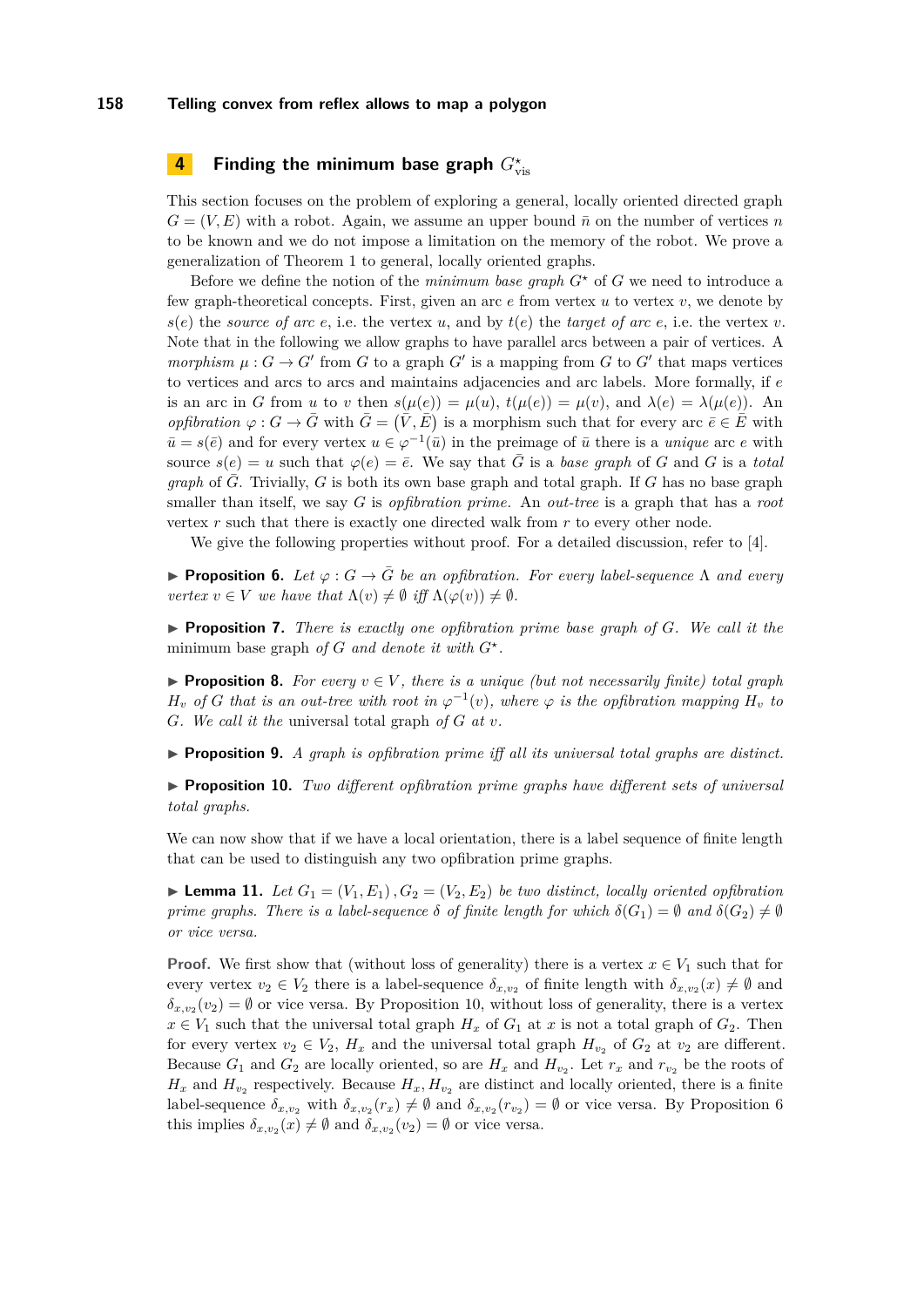We now describe how to use the above to obtain the desired label-sequence *δ*. We start with the empty label-sequence  $\delta^{(0)}$  and iteratively extend it to a longer but still finite labelsequence  $\delta^{(i)}$  in step *i*. Let  $A^{(i)} := \{v \in V_1 | \delta^{(i)}(v) \neq \emptyset\}$  and  $B^{(i)} := \{v \in V_2 | \delta^{(i)}(v) \neq \emptyset\}$ be the sets of vertices that are "compatible" with  $\delta^{(i)}$ . As  $\delta^{(i+1)}$  extends  $\delta^{(i)}$ , we have by construction that  $A^{(i+1)} \subseteq A^{(i)}$  and  $B^{(i+1)} \subseteq B^{(i)}$ . We show that our extension satisfies  $(A^{(i+1)} \cup B^{(i+1)}) \subsetneq (A^{(i)} \cup B^{(i)})$  in every step and that either  $\delta^{(i+1)}(G_1) \neq \emptyset$  or  $\delta^{(i+1)}(G_2) \neq \emptyset$ ∅. At some point we thus obtain a label-sequence *δ* for which exactly one graph has no compatible vertices. It remains to show the existence of such an extension.

Let  $\delta^{(i)}$  be a finite label-sequence with  $\delta^{(i)}(G_1) \neq \emptyset$  or  $\delta^{(i)}(G_2) \neq \emptyset$ . If  $A^{(i)} = \emptyset$  or  $B^{(i)} = \emptyset$ , we have either  $\delta^{(i)}(G_1) = \emptyset$  or  $\delta^{(i)}(G_2) = \emptyset$ . We can thus set  $\delta = \delta^{(i)}$  and are done. So assume  $A^{(i)} \neq \emptyset$  and  $B^{(i)} \neq \emptyset$ . Then, there are two vertices  $v_1 \in A, v_2 \in B$ . Let  $p_1 = \delta^{(i)}(v_1)$ ,  $p_2 = \delta^{(i)}(v_2)$  and  $v'_1$  be the target of  $p_1$  (i.e. the vertex at which  $p_1$ ends). As  $G_1$  is strongly connected, there is a path  $q$  from  $v'_1$  to  $x$ , where  $x$  is defined as above. Let  $\pi = \lambda(q)$  be the associated label-sequence and  $\pi^+ = \delta^{(i)} \circ \pi$ , where "<sup>o</sup>" denotes the concatenation of sequences. We certainly have  $\pi^+(v_1) \neq \emptyset$  and thus  $\pi^+(G_1) \neq \emptyset$ . If  $\pi^+(v_2) = \emptyset$ , we set  $\delta^{(i+1)} = \pi^+$  and have  $B^{(i+1)} \subsetneq B^{(i)}$ . Otherwise let  $v''_2$  be the target of  $\pi^+(v_2)$  (remember that *x* is the target of  $\pi^+(v_1)$ ). Without loss of generality, we can set  $\delta^{(i+1)} = \pi^+ \circ \delta_{x,v_2''}$ . By definition of  $\delta_{x,v_2''}$ , we have  $\delta^{(i+1)}(v_1) \neq \emptyset$  and  $\delta^{(i+1)}(v_2) = \emptyset$  or vice versa. Thus  $A^{(i+1)} \nsubseteq A^{(i)}$  or  $B^{(i+1)} \nsubseteq B^{(i)}$  and hence  $(A^{(i+1)} \cup B^{(i+1)}) \nsubseteq (A^{(i)} \cup B^{(i)})$ . ◄

<span id="page-6-0"></span>**Find 12.** A robot exploring G can determine  $G^*$  if it knows an upper bound  $\bar{n}$  on the *size of G.*

**Proof.** We prove the theorem for the case when the robot knows *n* exactly and show later how to generalize the approach to the case when only an upper bound  $\bar{n}$  on *n* is given.

By Proposition [7,](#page-5-2) *G?* is unique. We will give an algorithm that maintains a finite set *C* of graphs that is always guaranteed to contain  $G^*$ . In every step our algorithm will rule out at least one member of *C*, until there is only one left. This graph will then be  $G^*$ . Throughout the algorithm, we denote by  $\pi_{\text{hist}}$  the label-sequence associated with the walk along which the robot has travelled so far and by  $v_{\text{hist}}$  the target of the walk. As *G* is locally oriented,  $\pi_{\text{hist}}$  together with the initial starting location of the robot uniquely corresponds to this walk in *G*. The walk however is not explicitly known to the robot as it neither knows *G* nor its starting location.

We start by setting *C* to contain all opfibration prime graphs of size at most *n*. In every step let  $G_1$  be a graph of minimum size in *C* and  $G_2$  be a graph of minimum size in  $C \setminus \{G_1\}$ (if  $C \setminus \{G_1\} = \emptyset$ , we are done and set  $G^* = G_1$ ). We now describe how to discard either  $G_1$ or  $G_2$  from  $C$ .

By Lemma [11,](#page-5-3) there is a label-sequence  $\delta$  for which  $\delta(G_1) = \emptyset$  and  $\delta(G_2) \neq \emptyset$  or vice versa. The robot can determine the shortest such label-sequence  $\delta$  simply by enumerating all possible label-sequences in order of increasing lengths and checking for each in turn whether it has the desired property. Without loss of generality assume  $\delta(G_1) = \emptyset$  and  $\delta(G_2) \neq \emptyset$ . The robot does not explicitly know *G* nor where in *G* it was initially located. It thus iterates over all candidate graphs  $G' = (V', E')$  of size *n* and all vertices  $v' \in V'$  (again there are only finitely many choices). For every choice of  $G'$ , let  $\Pi(G')$  be the set of all label-sequences associated to walks in  $G'$  that have the same length as  $\delta$ . It is easy to see that there is a label-sequence  $\pi$  of finite length in *G'* for which  $\pi(v_{\text{hist}}(v')) \neq \emptyset$  and which contains all label-sequences in  $\Pi(G')$  as a subsequence. The robot follows this label-sequence (because of local orientation, every decision is unique) either until is reaches its end, or until it cannot anymore because there is no arc of the required label emanating from its current vertex.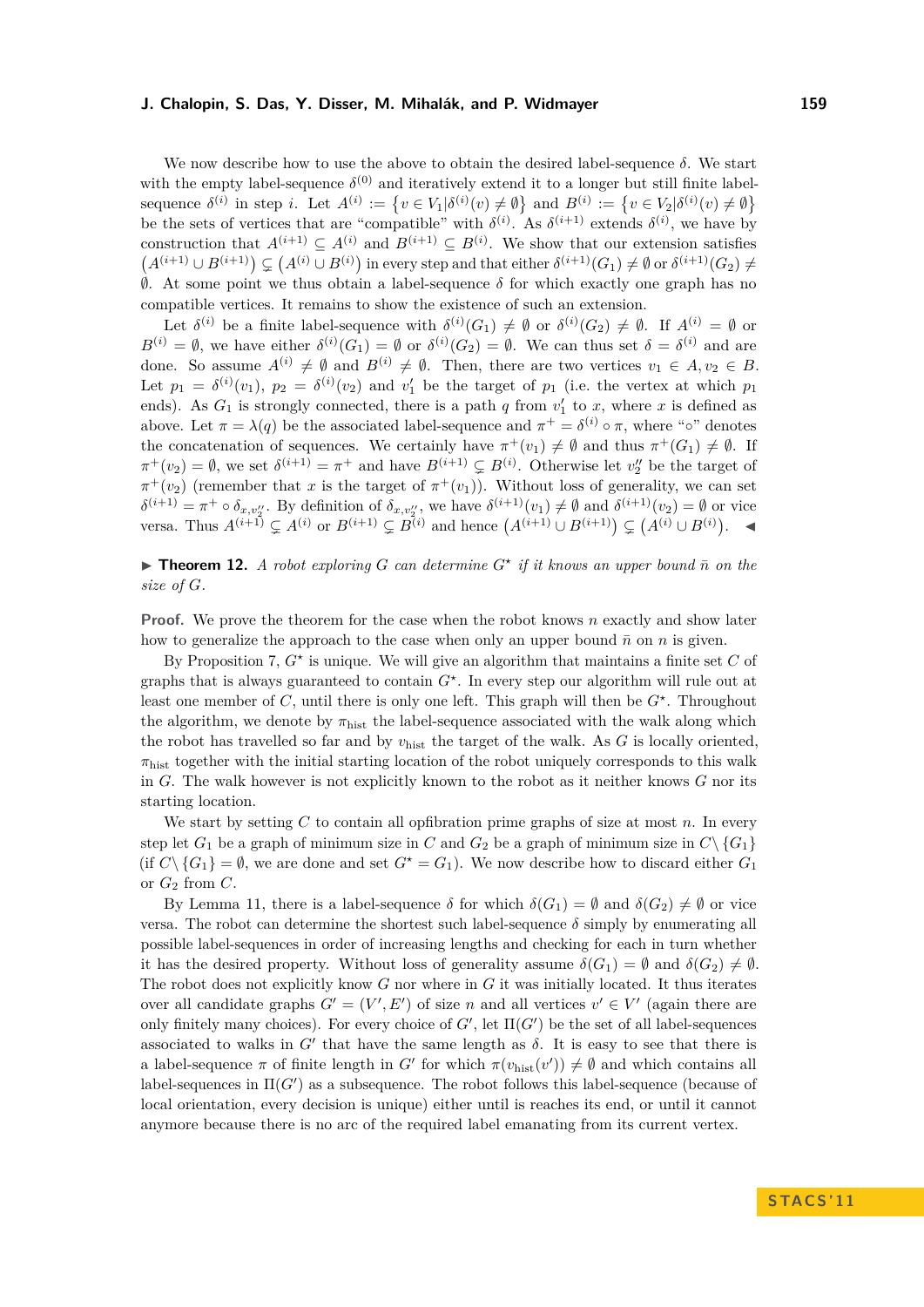As we iterate over every choice of  $G'$  and  $v'$ , we are sure to reach  $G$  and the robot's initial starting location at some point in the process. We can thus be sure that in the end  $\pi_{\text{hist}}$  contains all label-sequences associated to walks in *G* with the same length as  $\delta$  as a substring, and of course conversely all substrings of *π*hist of that length are label-sequences of walks in *G*. It remains to check whether  $\pi_{\text{hist}}$  contains  $\delta$  as a substring. If yes, we discard  $G_1$ from *C* and otherwise we discard  $G_2$ . We can do this because  $\delta(G_1) = \emptyset$  and  $\delta(G_2) \neq \emptyset$  and because by Proposition [6,](#page-5-1) any valid choice for  $G^*$  must have the same set of label-sequences as *G*. We then continue with new choices for  $G_1$  and  $G_2$ . After a finite number of steps *C* will only contain one graph which is a valid choice for  $G^*$ . This concludes the proof.

Observe now that if only an upper bound  $\bar{n}$  on *n* is given, the algorithm can easily be adapted to find  $G^*$  in the same way by iterating over all graphs  $G'$  of size *at most*  $\bar{n}$  for every pair of graphs  $G_1, G_2$ .

We obtain Theorem [1](#page-3-0) immediately by applying Theorem [12](#page-6-0) to  $G_{\text{vis}}$ . Note that the results of this section are not restricted to visibility graphs.

# $\overline{\mathbf{5}}$  **Identifying the clique**  $C^{\star}$

In this section we study structural properties of  $G^{\star}_{\text{vis}} = (V^{\star}, E^{\star})$  which we later use to show Theorem [3.](#page-4-1)

Let  $\varphi$  :  $G_{\text{vis}} \to G_{\text{vis}}^*$  be the opfibration from  $G_{\text{vis}}$  to  $G_{\text{vis}}^*$ . As  $G_{\text{vis}}^*$  is the minimum base of  $G_{\text{vis}}$ ,  $\varphi$  is unique. Every vertex  $v^*$  of  $G_{\text{vis}}^*$  corresponds to a set of vertices of  $G_{\text{vis}}$ . We write  $C_{v^*} := \varphi^{-1}(v^*) \subseteq V$  and say  $C_{v^*}$  is the class of  $v^*$ . For all  $v \in \varphi^{-1}(v^*)$ , we set  $C_v := C_{v^*}$ . From the definition of opfibrations it follows that every two vertices  $u, v$  of the same class  $C_u$ have the same degree *d* and that due to local orientation we have  $C_{\text{vis}_u(i)} = C_{\text{vis}_v(i)}$  for all  $1 \leq i \leq d$ . We may thus write  $C_u(i) := C_{\text{vis}_u(i)}$ . Finally, we define  $\mathcal{B} := (C_{v_0}, C_{v_1}, \ldots, C_{v_{n-1}})$ to be the sequence in which the classes appear along the boundary.

As  $G^{\star}_{\text{vis}}$  is opfibration prime, by Proposition [9](#page-5-4) every vertex has its unique universal total graph. We use this and define a natural order  $\mathcal O$  on the vertices of  $G^\star_{\text{vis}}$  and thus on the classes of *G*vis.

<span id="page-7-0"></span>**Example 13.** The sequence B is periodical with period  $|V^*|$  and thus all classes have the *same size.*

**Proof.** The image of the boundary under  $\varphi$  consists of  $n/|V^*|$  copies of a Hamiltonian cycle of  $G_{\text{vis}}^*$ . Hence  $\beta$  is periodical with period  $|V^*|$  and all classes have the size  $n/|V^*|$ .

We show that if a vertex from some class is an ear, then every vertex of the class is an ear. Recall that an ear of  $G_{\text{vis}}$  is a vertex  $v_i \in V$  for which  $v_{i-1}$  and  $v_{i+1}$  see each other. We will need the following property of the shortest curve between two vertices of  $\mathcal{P}$ .

<span id="page-7-2"></span>▶ **Theorem 14** ([\[11\]](#page-11-14)). Let  $s, t \in V$ . There is a unique shortest curve p from  $s$  to  $t$  that lies *in* P*. This curve is a chain of straight-line segments connected at reflex vertices of* P*, and the two line segments at any vertex of p form a reflex angle. We say p is the* (euclidean) shortest path *in* P *between s and t.*

<span id="page-7-1"></span>**Lemma 15.** Let  $|V^*| > 2$  and  $v_x, v_y \in V$  such that  $C_{v_x}(2) = C_{v_y}$  and  $C_{v_y}(-2) = C_{v_x}$ . *Then,*  $C_{v_{x+2}} = C_{v_x}$  *and every vertex in*  $C_{v_{x+1}}$  *is an ear.* 

**Proof.** We start by observing that for all  $v_i \in V$  with  $vis_{vis_{v_i}(2)}(-2) = v_i$  we have  $vis_{v_i}(2) =$  $v_{i+2}$  and thus  $v_{i+1}$  is an ear. For the sake of contradiction assume  $\text{vis}_{\text{vis}_{v_i}(2)}(-2) = v_i$  but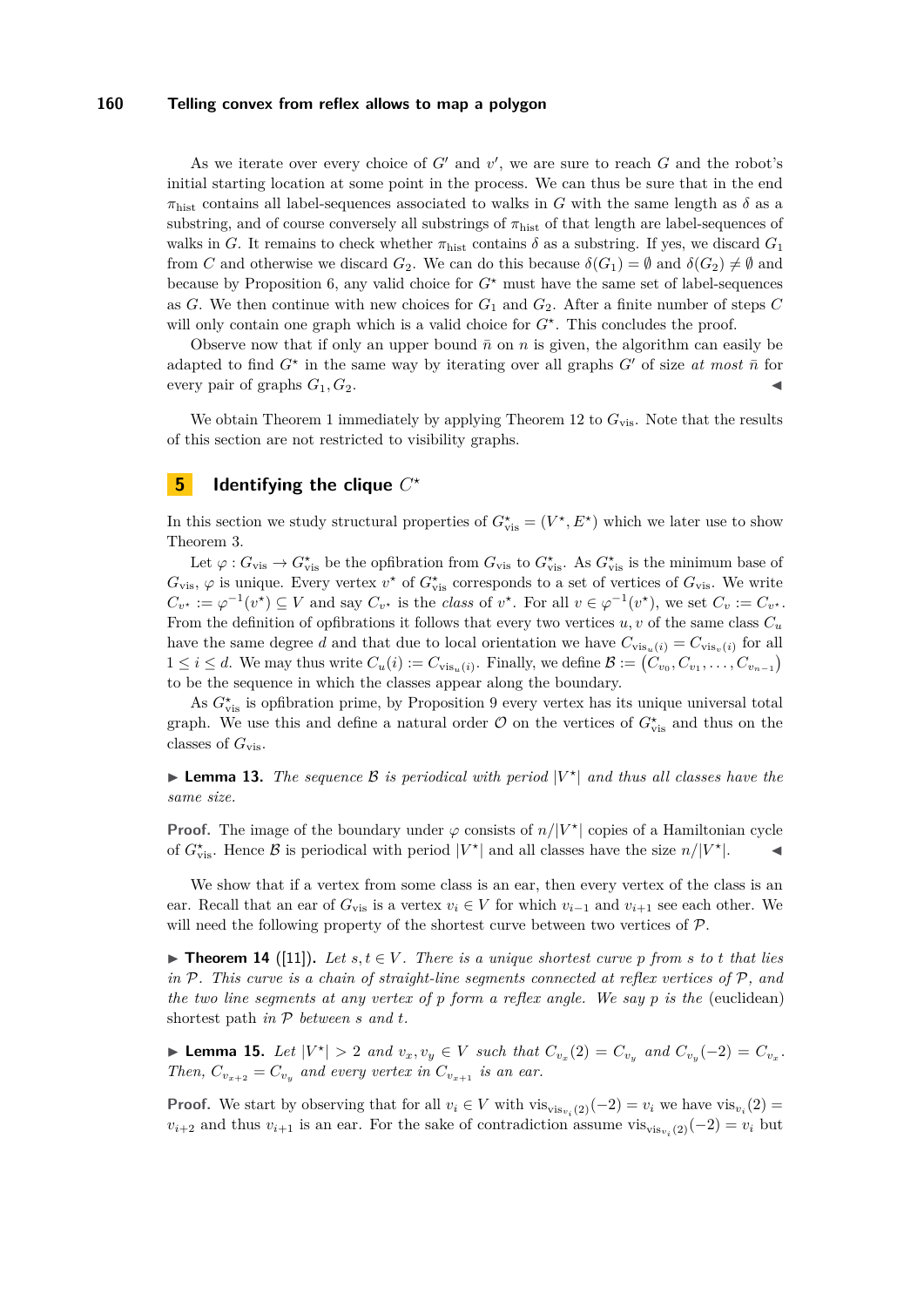<span id="page-8-0"></span>

**Figure 2** Visualisation of the "zig-zag" sequence *Z*. As *Z* does not self-intersect, there is a point *l*<sub>0</sub> from which on *Z*'s entries do not change anymore. There are two cases how this point is reached: either  $u^{(l_0-1)}$  is distinct from  $u^{(l_0)}$  (left) or both are the same (right).

 $vis_{v_i}(2) \neq v_{i+2}$ . Consider the subpolygon induced by chain $(v_i, vis_{v_i}(2))$ . This subpolygon has at least four vertices as  $\text{vis}_{v_i}(2) \notin \{v_{i+1}, v_{i+2}\}.$  In the visibility graph of the subpolygon,  $v_i$ and  $\text{vis}_{v_i}(2)$  are neighbors on the boundary and both have degree two, which is a contradiction to the fact that every polygon must admit a triangulation. Therefore  $vis_{v_i}(2) = v_{i+2}$  and  $v_{i+1}$  is an ear as its neighbors on the boundary see each other.

Because of the above observation, it is sufficient to show that for every  $v \in C_{v_x}$  we have  $vis_{vis_n(2)}(-2) = v$ . For the sake of contradiction assume in the following that there is a vertex  $u^{(0)} \in C_{v_x}$  with vis<sub>vis<sub>*u*(0)</sub>(2)(−2)  $\neq u^{(0)}$ .</sub>

We define an infinite sequence  $Z = (u^{(0)}, v^{(1)}, u^{(1)}, v^{(2)}, \ldots)$  by  $v^{(l)} := \text{vis}_{u^{(l-1)}}(2)$  and  $u^{(l)} := \text{vis}_{v^{(l)}}(-2)$  for all  $l > 0$ . Obviously  $u^{(l)} \in C_{v_x}, v^{(l)} \in C_{v_y}$  for all  $l \geq 0$ . Intuitively, *Z* is the zig-zag line obtained by alternatingly travelling along the first and the last non-boundary arc in ccw order, starting at  $u^{(0)}$ . It is immediate to see that for any fixed index  $l' \geq 0$  we have  $u^{(l)}$ ,  $v^{(l)} \in \text{chain}(u^{(l')}, v^{(l')})$  for all  $l \geq l'$ . Hence the part of the boundary in which these vertices lie becomes smaller and smaller and from some index  $l_0 \geq 0$  on we have  $u^{(l)} = u^{(l_0)}$ and  $v^{(l)} = v^{(l_0)}$  for all  $l \geq l_0$  (we set  $l_0$  to be the smallest such index). Let  $0 \leq i, j < n$  such that  $v_i = u^{(l_0)}, v_j = v^{(l_0)}$ . We then have  $\text{vis}_{v_i}(2) = v_j$  and  $\text{vis}_{\text{vis}_{v_i}(2)}(-2) = v_i$ . Thus by the above observation,  $v_{i+1}$  is an ear and  $v_j = v_{i+2}$ . As  $v_i \in C_{v_x}$  and  $v_j \in C_{v_y}$ , this implies  $C_{v_{x+2}} = C_{v_y}$ . It remains to show that every vertex in  $C_{v_{x+1}}$  is an ear.

We have to consider two cases. Either  $u^{(l_0-1)}$  is distinct from  $u^{(l_0)}$  or it is the same vertex (cf. Fig. [2\)](#page-8-0). We assume  $u^{(l_0-1)} \neq u^{(l_0)}$  and omit the discussion of the second case which is essentially analogous. Let  $0 \leq k < n$  such that  $v_k = u^{(l_0-1)}$ . As  $\text{vis}_{v_k}(2) = v_{i+2}$ , we have that  $v_k$  does not see any vertex in chain $(v_{k+2}, v_{i+1})$  (note that this chain is not empty as  $v_k \neq v_i$  and thus as  $v_{k+1} \in C_{v_{x+1}}$  is in the same class as (the ear)  $v_{i+1}$ , the interior angle of the polygon at  $v_{k+1}$  is strictly smaller than  $\pi$ . For geometrical reasons (cf. Fig. [3\)](#page-9-0) no vertex in chain $(v_{i+3}, v_k)$  can see any vertex in chain $(v_{k+2}, v_{i+1})$ . Let  $X \subset C_{v_x}$  be the set of vertices of  $C_{v_x}$  in chain $(v_{i+3}, v_k)$  and let  $Y \subset C_{v_y}$  be the set of vertices of  $C_{v_y}$  in chain $(v_{i+3}, v_k)$ . As  $|V^*| > 2$ ,  $C_{v_x}, C_{v_{x+1}}, C_{v_{x+2}}$  are all different and thus *X* and *Y* are disjoint. Note that because B is periodical with period  $|V^*|$  (Lemma [13\)](#page-7-0) we have  $|X| = |Y| + 1$ .

We define the (undirected) bipartite graph  $B_{xy} = (C_{v_x} \cup C_{v_y}, E_{xy})$  with the edge-set  $E_{xy} = \{ \{u, v\} \in C_{v_x} \times C_{v_y} | (u, v) \in E \}.$  In  $B_{xy}$  all vertices need to have the same degree *d* as  $|C_{v_x}| = |C_{v_y}|$  and all vertices in either class have the same degree. We have  $|X| = |Y| + 1$ , we have that vertices in *X* can only have edges to vertices in  $Y \cup \{v_{i+2}\}\$  and that vertices in *Y* can only have edges to vertices in *X*. For all vertices to have the same degree,  $v_{i+2}$ cannot have any edges leading to  $C_{v_x} \backslash X$ . This is a contradiction to the fact that  $v_{i+2}$  sees  $v_i$  which is not in chain $(v_{i+3}, v_k)$  and thus not in *X*.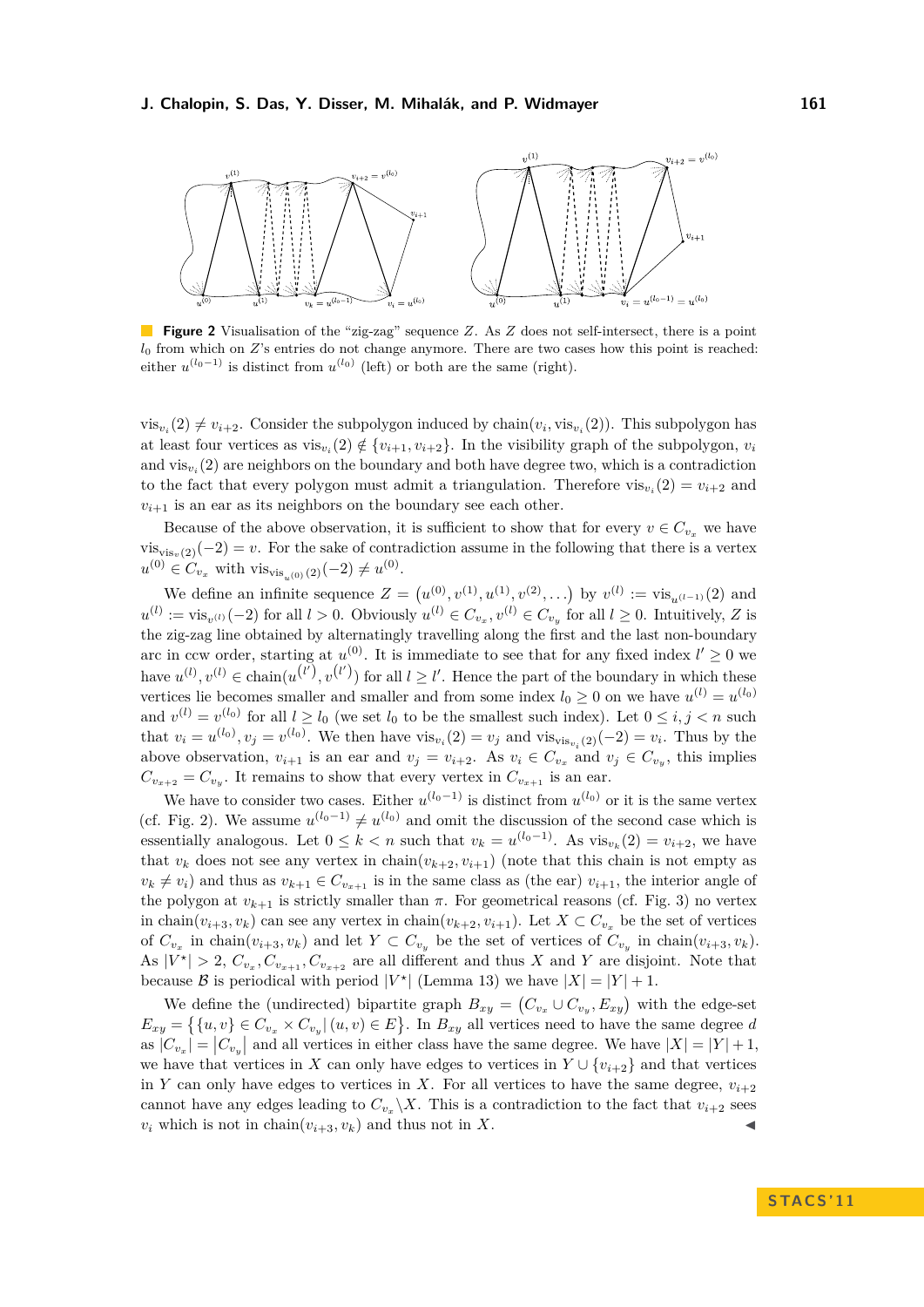<span id="page-9-0"></span>

**Figure 3** No vertex in chain $(v_{i+3}, v_k)$  can see any vertex in chain $(v_{k+2}, v_{i+1})$ .

We can now consider arbitrary values of  $|V^*|$  and prove Lemma [2.](#page-4-2)

**Proof of Lemma [2.](#page-4-2)** In the following we let  $v_i \in V$  be an ear and show that all vertices in  $C_{v_i}$  are ears.

First consider the case  $|V^*| > 2$ . As  $(v_{i-1}, v_{i+1}) \in E$ , we have  $\text{vis}_{v_{i-1}}(2) = v_{i+1}$  and  $\nu$ is<sub>*i*+1</sub>(−2) =  $v_{i-1}$ , and thus  $C_{v_{i-1}}(2) = C_{v_{i+1}}$  and  $C_{v_{i+1}}(-2) = C_{v_{i-1}}$ . By Lemma [15](#page-7-1) all vertices in  $C_{v_i}$  are ears. Now consider the case  $|V^*| = 1$ . In that case as  $v_i$  is convex, so are all vertices in  $C_{v_i}$ , as convexity is encoded in the arc-labeling. As  $|V^*| = 1$ , this means that the polygon is convex and thus all vertices are ears.

It remains to consider the case  $|V^*| = 2$ . Let  $C_{v_j} \neq C_{v_i}$  be the second class in  $G_{\text{vis}}$ . Again,  $v_i$  is convex and thus all vertices in  $C_{v_i}$  are. For the sake of contradiction assume that there is a vertex  $v_x \in C_{v_i}$  which is not an ear. Then  $v_{x-1}$  and  $v_{x+1}$  do not see each other, and by Lemma [13,](#page-7-0)  $v_{x-1}, v_{x+1} \in C_{v_j}$ . Let *p* be the shortest path in  $P$  between  $v_{x-1}$  and  $v_{x+1}$ . By Theorem [14,](#page-7-2) all vertices on *p* are reflex. This means that all vertices on *p* must be from  $C_{v_j}$  and thus all vertices of  $C_{v_j}$  must be reflex. Moreover, every vertex *u* in  $C_{v_j}$  has two neighbors  $u'$ ,  $u''$  in  $C_{v_j}$  such that the angle between  $(u, u')$  and  $(u, u'')$  is reflex. If we cut off  $v_i$  from  $P$ , we do not affect this property (every vertex *u* in  $C_{v_j}$  still has two neighbors from  $C_{v_j}$  forming a reflex angle) and we thus obtain a new polygon in which all vertices in  $C_{v_j}$ are still reflex. We can continue to obtain smaller and smaller subpolygons by selecting ears and cutting them off, maintaining the property that all vertices in  $C_{v_i}$  are reflex. Thus, in this process, we never cut off a vertex of  $C_{v_j}$ . This is a contradiction, as every polygon has at least one ear and thus the above process has to cut off all vertices eventually.

Lemma [2](#page-4-2) allows us to employ the following procedure repeatedly until only one class  $C^*$ remains: In step *i*, select the class  $C^{(i)}$  which is smallest w.r.t. the order  $\mathcal O$  among all classes of ears. We remove  $C^{(i)}$  from the polygon by deleting the corresponding vertex from  $G^{\star}_{\text{vis}}$ and updating the arc labels of its neighborhood accordingly. Removing class  $C^{(i)}$  in that way produces a (not necessarily minimum) base graph of the visibility graph of the subpolygon obtained by cutting off all ears in  $C^{(i)}$ . In the next step we effectively consider this new polygon which again has to have at least one ear, and we are guaranteed to again have at least one class that contains only ears. Note that the above procedure does not require the base graph on which it operates in each step to be *minimum*. We start with the *minimum* base graph  $G^{\star}_{\text{vis}}$  because it is the only base graph of  $G_{\text{vis}}$  the robot can infer at all.

If we repeat our procedure  $|V^*| - 1$  times, we are left with a single class  $C^{(|V^*|)} = C^*$  and a sequence  $(C^{(1)}, C^{(2)}, \ldots, C^{(|V^*|-1)})$  which is fixed by our order relation  $\mathcal{O}$ . As  $C^*$  again corresponds to a subpolygon and thus must contain at least one ear, every vertex in  $C^*$  must be an ear. Therefore the corresponding subpolygon is convex and  $C^*$  forms a clique in  $G_{\text{vis}}$ . This proves Theorem [3.](#page-4-1)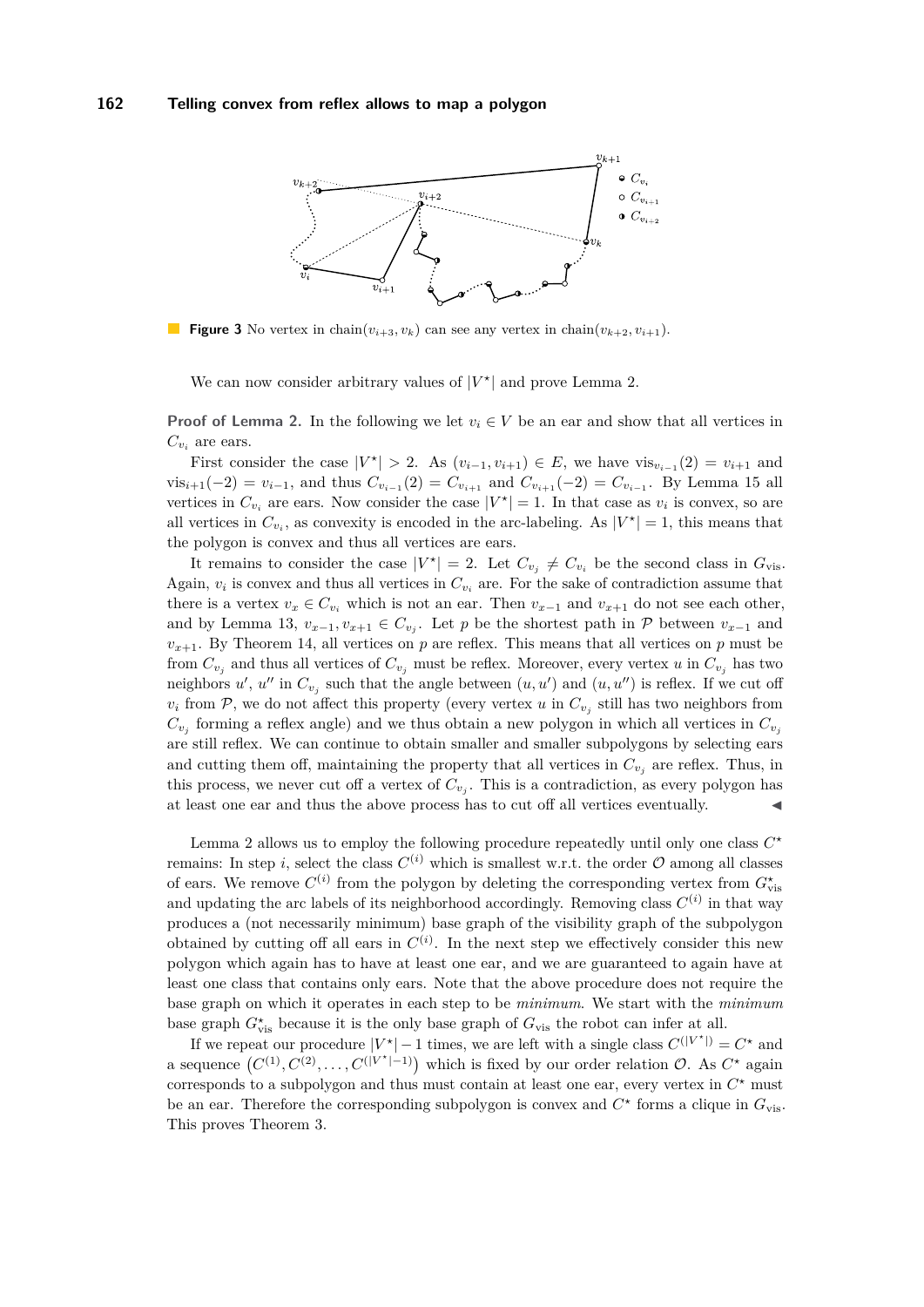The existence of a clique gives us a way of computing *n* from  $\bar{n}$  using  $G^{\star}_{\text{vis}}$ . By Lemma [13](#page-7-0) we have  $n = |V^*| \cdot |C|$ , where *C* is any class of  $G_{\text{vis}}$ . If we inspect the number of self-loops of every vertex of  $G^{\star}_{\text{vis}}$ , we are sure to encounter at least one clique, and thus  $|C|$  is equal to the maximum number of self-loops plus one.

By Theorem [1,](#page-3-0) a robot can determine  $G^*$  in finite time. It thus can execute the above procedure and we obtain

<span id="page-10-0"></span>**Theorem 16.** *A robot in*  $P$  *can determine the sequence*  $C = (C^{(1)}, C^{(2)}, \ldots, C^{(|V^*|)}),$  where C is the lexicographically smallest sequence such that for every  $1 \leq i \leq |V^*|$ , all vertices in  $C^{(i)}$  are ears in the subpolygon obtained by removing all vertices in  $\bigcup_{j=1}^{i-1} C^{(j)}$  from  $\mathcal P$ .

### **6 Reconstructing the visibility graph**

In the following, we assume that the robot has already determined  $G^{\star}_{\text{vis}}$  and the sequence  $\mathcal{C} = (C^{(1)}, C^{(2)}, \ldots, C^{(|V^*|-1)}, C^{(|V^*|)})$  from Theorem [16.](#page-10-0) For all 1 ≤ *i* ≤ |*V*<sup>★</sup>| we denote by  $G_{\text{vis}}^{(i)} = (V^{(i)}, E^{(i)})$  the subgraph of  $G_{\text{vis}}$  induced by  $\bigcup_{j=i}^{|V^*|} C^{(j)}$ . By definition of  $\mathcal{C}, G_{\text{vis}}^{(i)}$ is the visibility graph of a subpolygon of  $P$ , and we denote this subpolygon by  $P^{(i)}$ . As  $C^{(|V^*|)} = C^*$ , by Lemma [13](#page-7-0) we have that  $G_{\text{vis}}^{(|V^*|)}$  is the complete graph on  $n/|V^*|$  vertices. Together with the following lemma, this suggests a way of reconstructing  $G_{\text{vis}} = G_{\text{vis}}^{(1)}$ .

<span id="page-10-1"></span>▶ **Lemma 17.** *Let*  $1 \leq i < |V^*|$ *. It is possible to determine*  $G_{vis}^{(i)}$  *from*  $G_{vis}^{(i+1)}$ *.* 

**Proof.** The set of vertices  $V^{(i)}$  of  $G_{\text{vis}}^{(i)}$  is given by  $V^{(i)} = C^{(i)} \cup V^{(i+1)}$ . It remains to show how to construct  $E^{(i)}$ . Let *A* be the set of arcs in  $G_{\text{vis}}$  between vertices of  $C^{(i)}$  and  $V^{(i+1)}$ , and *B* be the set of arcs between vertices of  $C^{(i)}$ . We will first show how to construct *A* using the information contained in  $G_{\text{vis}}^{(i+1)}$  and  $G_{\text{vis}}^*$ . After having determined *A*, we can apply the same approach in order to obtain *B*. This completes the proof as  $E^{(i)} = E^{(i+1)} \cup A \cup B$ .

Note that every arc in  $G_{vis}$  has a counterpart of opposite orientation. In order to construct *A* it is thus sufficient to consider  $e \in V^{(i+1)} \times C^{(i)}$  and show how to decide whether  $e \in A$  or  $e \notin A$ . Deciding which elements of  $C^{(i)} \times V^{(i+1)}$  are in *A* is then immediate. Equivalently, we can consider  $v_j \in V^{(i+1)}$  with degree *d* in  $G_{\text{vis}}^{(i)}$  and  $1 \leq k \leq d$  such that  $\text{vis}_{v_j}(k) \in C^{(i)}$ , and show how to "identify" vis<sub>*v<sub>j</sub>*</sub>(*k*), i.e. how to find *x* with  $v_x = \text{vis}_{v_j}(k)$ . If  $k = 1$ , we have  $x = j + 1$  and if  $k = d$ , we have  $x = j - 1$  because  $v_j$  sees its two neighbors on the boundary. Now assume  $1 < k < d$ . We will show that  $v_y := \text{vis}_{v_j}(k-1) \notin C^{(i)}$ . For the sake of contradiction assume that  $v_y \in C^{(i)}$ . In  $\mathcal{P}^{(i)}$  all vertices of  $C^{(i)}$  are ears and thus convex. By Lemma [13](#page-7-0) and  $i < |V^*|$ , there is more than one class and thus there is a vertex  $v_z \in \text{chain}(v_{y+1}, v_{x-1})$  which is not visible to  $v_j$ . The shortest path in P from  $v_j$  to  $v_z$  must visit  $v_x$  or  $v_y$ , which is a contradiction to both vertices being convex (Theorem [14\)](#page-7-2). We can deduce that  $v_y \notin C^{(i)}$  and thus  $(v_j, v_y) \in E^{(i+1)}$  is part of  $G_{\text{vis}}^{(i+1)}$  and has already been identified, i.e. the index  $y$  is known. Because of Lemma [13,](#page-7-0) it is sufficient to know how many vertices of  $C^{(i)}$  are in chain $(v_{y+1}, v_{x-1})$  in order to find x itself. From the labeling of  $G^{\star}_{\text{vis}}$  we can deduce how many vertices of  $C^{(i)}$  are in chain<sub>*v<sub>y</sub>*</sub> $(v_{y+1}, v_{x-1})$  (recall that chain<sub>*v<sub>y</sub>*</sub> $(v_{y+1}, v_{x-1})$  only contains vertices visible to *v<sub>y</sub>*): As *v<sub>x</sub>* is convex and thus cannot lie on a shortest path in  $P$  from  $v_j$  to another vertex of  $C^{(i)}$ , the first arc in ccw order from  $v_y$  to a vertex of  $C^{(i)}$  that forms a convex angle with  $(v_y, v_j)$  must be  $(v_y, v_x)$  as the target of the arc must be visible to  $v_j$ . It is thus sufficient to count the number of arcs from  $v_y$  to vertices of  $C^{(i)}$  before  $(v_y, v_x)$  in ccw order. We say the corresponding vertices are *hidden from*  $v_j$  *by v*<sub>*y*</sub>. We still need a way to find the number of vertices of  $C^{(i)}$  in chain $(v_{y+1}, v_{x-1})$  that are *not* visible to *vy*. We can find this number by repeating our counting method recursively.